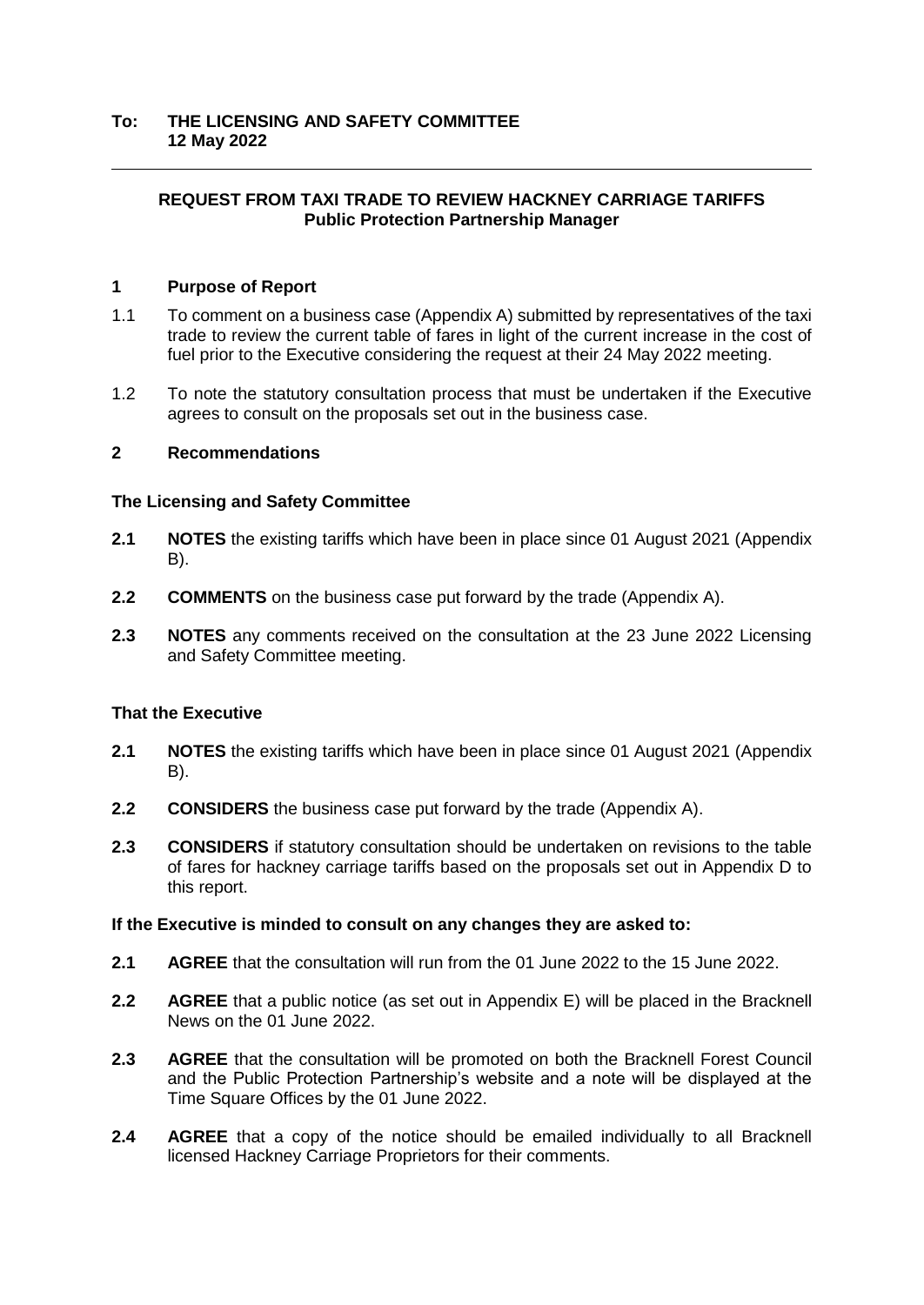- **2.5 NOTE** that the Licensing and Safety Committee will, at the 23 June 2022 meeting, be asked to note any responses received during the period of consultation.
- **2.6 NOTE** that if objections are received and not withdrawn the Executive at its meeting on the 19 July 2022 will consider the business case alongside any objections and determine whether the proposed varied table of fares, with or without modification, will come in to operation and the revised implementation date.

### **3 Reasons for Recommendations**

- 3.1 Local authorities have a statutory power to set the maximum fares that licensed hackney carriages (taxis) can charge for a journey. Under section 65 of the Local Government (Miscellaneous Provisions) Act 1976, local authorities have the power to "…fix the rates or fares within the district as well for time as distance, and all other charges in connection with the hire of a vehicle or with the arrangements for the hire of a vehicle, to be paid in respect of the hire of hackney carriages by means of a table (hereafter in this section referred to as a "table of fares") made or varied in accordance with the provisions of this section."
- 3.2 The current tariff scale was agreed in 2021. The taxi trade have submitted a business case asking for the tariffs to be reviewed urgently in light of the current fuel prices. It should be noted that it has previously been agreed that the tariffs would be consulted on annually. This request is just expediting that process. The cost of fuel could be revisited during the 2023 consultation on tariffs.

## **4 Alternative Options Considered**

4.1 Not to increase the fares.

## **5 Supporting Information**

- 5.1 The process of setting a fare increase is complex and a balance needs to be struck between the legitimate aims of the taxi trade to maintain profitability in the face of increasing costs, while protecting the public from excessive fares. To assist with this decision process data from other authorities is attached at Appendix C. The cost of a two mile fare across 349 local authorities/ areas as at 27 April 2022 can be found at: <https://www.phtm.co.uk/newspaper/taxi-fares-league-tables>
- 5.2 The trade have requested an urgent review of the tariffs in light of the current cost of diesel and petrol. Their business case is attached at Appendix A. The AA's Fuel Price report states that in August 2021 the average cost of petrol and diesel in the South East of England was 136.2 pence per litre (Unleaded 95 Octane) and 137.8 pence per litre respectively. These prices have increased to around 167.3 pence per litre for petrol on the 22 March 2022 and 179.9 pence per litre for diesel on the 23 March 2022.
- 5.3 Licensing authorities have a statutory power to set the maximum fares that licensed hackney carriages (taxis) can charge for a journey. Under section 65 of the Local Government (Miscellaneous Provisions) Act 1976, licensing authorities have the power to "…fix the rates or fares within the district as well for time as distance, and all other charges in connection with the hire of a vehicle or with the arrangements for the hire of a vehicle, to be paid in respect of the hire of hackney carriages by means of a table (hereafter in this section referred to as a "table of fares") made or varied in accordance with the provisions of this section."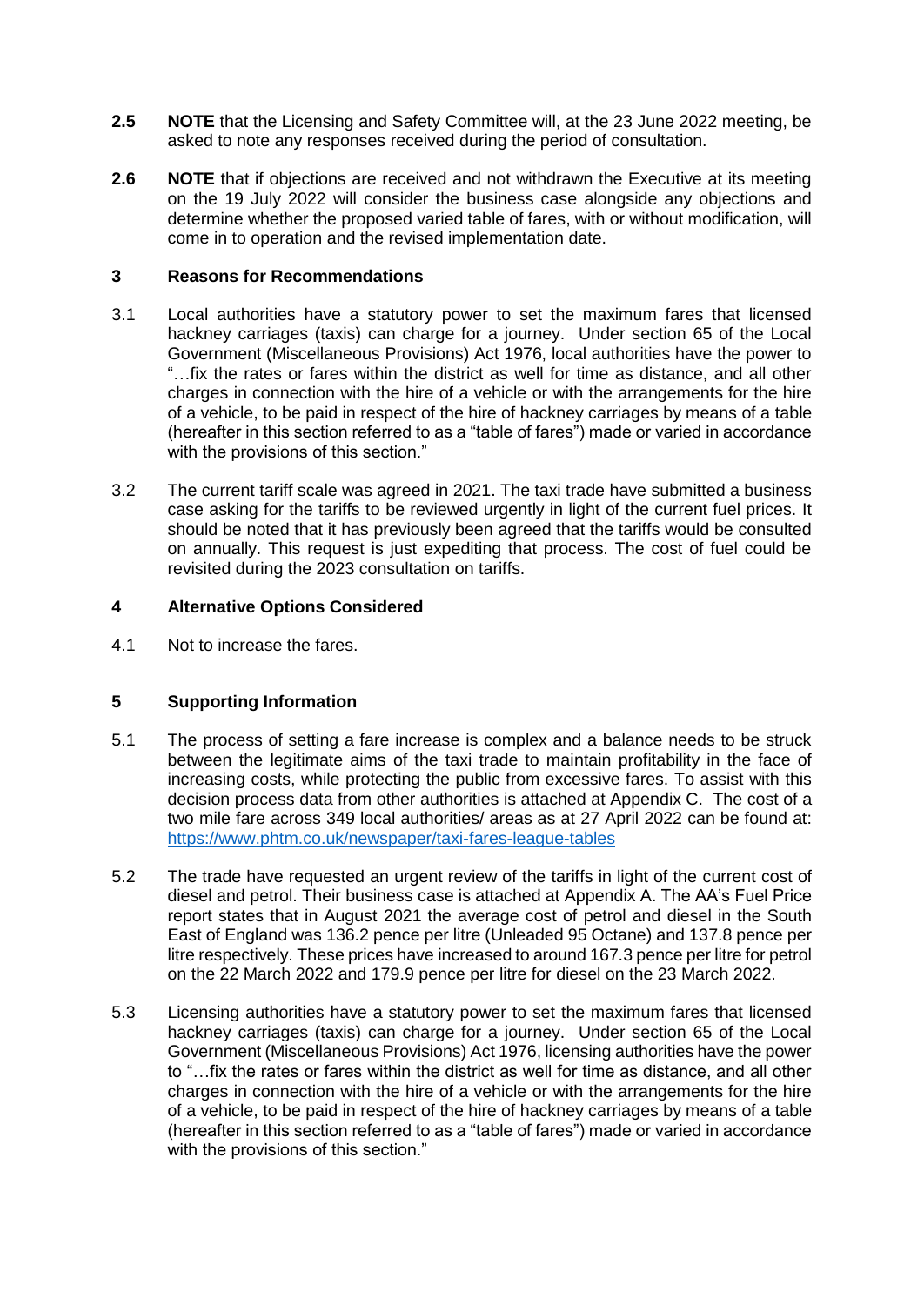- 5.4 The trade are not obligated to charge the maximum fare. This means that hackney carriage drivers are well within their rights to negotiate the fare down provided that the final agreed fare is no more than the maximum set.
- 5.5 Any proposed changes would need to be subjected to a statutory consultation process.

## **Background**

- 5.6 The current tariff scale as set out in Appendix B was agreed in 2021. The Council received a request for the urgent review of these tariffs on the 04 April 2022.
- 5.7 There are currently three tariffs in place:

*Tariff 1 (Minimum Charge £3.00)* For the first 450 yards (411 metres) or 1 minutes 42.8 seconds =  $£3.00$ For each subsequent 175 yards (160 metres) or uncompleted part = 20p Waiting time  $-$  for up to every 40 seconds  $= 20p$ 

*Tariff 2 – (Minimum Charge £4.50)* For hiring between 11.00pm and 7.00am For hiring on Bank and Public Holidays 50% on Tariff 1 For hiring on Christmas Eve and New Year's Eve from 6.00pm until midnight (includes an additional 50% on tariff 1)

*Tariff 3 - (minimum Charge £6.00)* For hiring on Christmas Day through to 7.00am on Boxing Day (Includes an additional 100% on tariff 1)

Additional charges also for fouling of vehicle interior (£50) and vehicle exterior (£10).

- 5.8 Based on business case the trade are proposing that the maximum Hackney Carriage fare be increased from £6.80 for a two mile fare to £7.80 during Tariff 1 operating hours. The revised tariffs being proposed for consultation are detailed in Appendix D.
- 5.9 In order to set maximum fares, the 1976 Act prescribes a statutory consultation process and a means of dealing with representations in relation to a licensing authority's proposal to adopt or vary fares.
- 5.10 If the Authority is minded to make any adjustment to the fares the Council must publish a notice setting out the proposed changes in at least one local newspaper. The notice must specify that readers will have at least fourteen days from the date of the first publication of the notice to comment on the change. The notice should also set out how the representations should be made.
- 5.11 A copy of the notice must be displayed at the Council's Office and in addition Officers are proposing that a copy will also be placed on both the Bracknell Forest Council and the Public Protection Partnership's websites. Officers are also proposing that copy of the notice be emailed to the trade. The meter companies will also be contacted.
- 5.12 All comments on the business case request will be reported to the Licensing and Safety Committee for the Members to note. Any objections received and not withdrawn will be presented to the Executive at the 19 July meeting alongside the business case from the trade. The Executive will be asked to determine if, on consideration of the business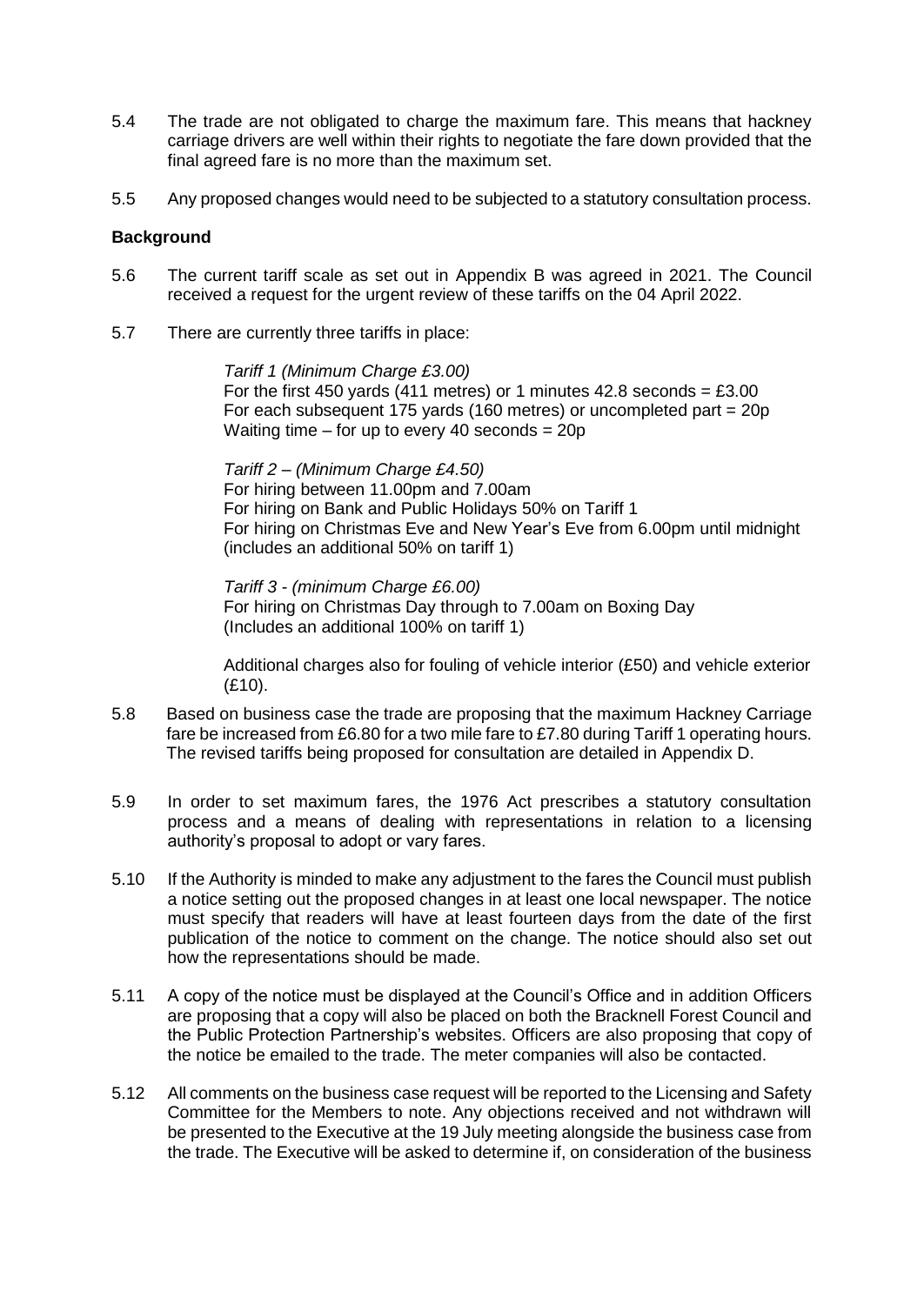case from the trade and any consultation responses received, the existing table of fares is to be varied to be the revised table of fares, with or without modification.

- 5.13 If no objections are received the revised table of fares will come into effect on the 16 June 2022.
- 5.14 Any comments from the Licensing and Safety Committee about this proposal will be notified to the Executive at the 24 May meeting.

### **6 Consultation and Other Considerations**

### Legal Advice

6.1 Advice has been sought from the Monitoring Officer who has confirmed that the power of a Local Authority to set/vary tariffs is under s. 65 Local Government (Miscellaneous Provisions) Act 1976. This legislation does not specify any restrictions on any number of timings for subsequent changes/variations to the tariffs. It sets out that any proposed variations are subject to consultation / publication.

Schedule 1 of the Local Authorities (Functions and Responsibilities) Regulations 2000 sets out a list of Local Authority functions which are specified as not being Executive functions. Various Taxi Licensing functions are listed in the schedule such as the power to licence hackney carriages, drivers and vehicles. These functions therefore sit within the Licensing and Safety Committee in our constitution as they cannot be exercised by the Executive/an Executive Member or an Officer under Executive delegation. However S65 (the setting of tariffs) is notably absent both in Schedule 1 (or in any of the other schedules which specify a list of functions known as Local Choice functions that a local authority may vest in its Executive.).

Under Section 9D(2) of the Local Government Act 2000 any function of a Local Authority which is not specified in the above regulations automatically becomes an Executive function. This must therefore be the case with the setting of tariffs under s65 of the Local Government (Miscellaneous Provisions) Act 1976. As a consequence, although the Licensing and Safety Committee will be asked to note any and all comments received during the consultation the final determination will be made by the Executive.

### Financial Advice

6.2 The costs associated with the consultation will be met from within existing budgets

### Other Consultation Responses

6.3 Consultation will be undertaken with the trade as well as residents and meter companies

### Climate Change Implications

6.6 The recommendations in Section 2 above are expected to: Have no impact on emissions of CO<sub>2</sub>.

Background Papers None